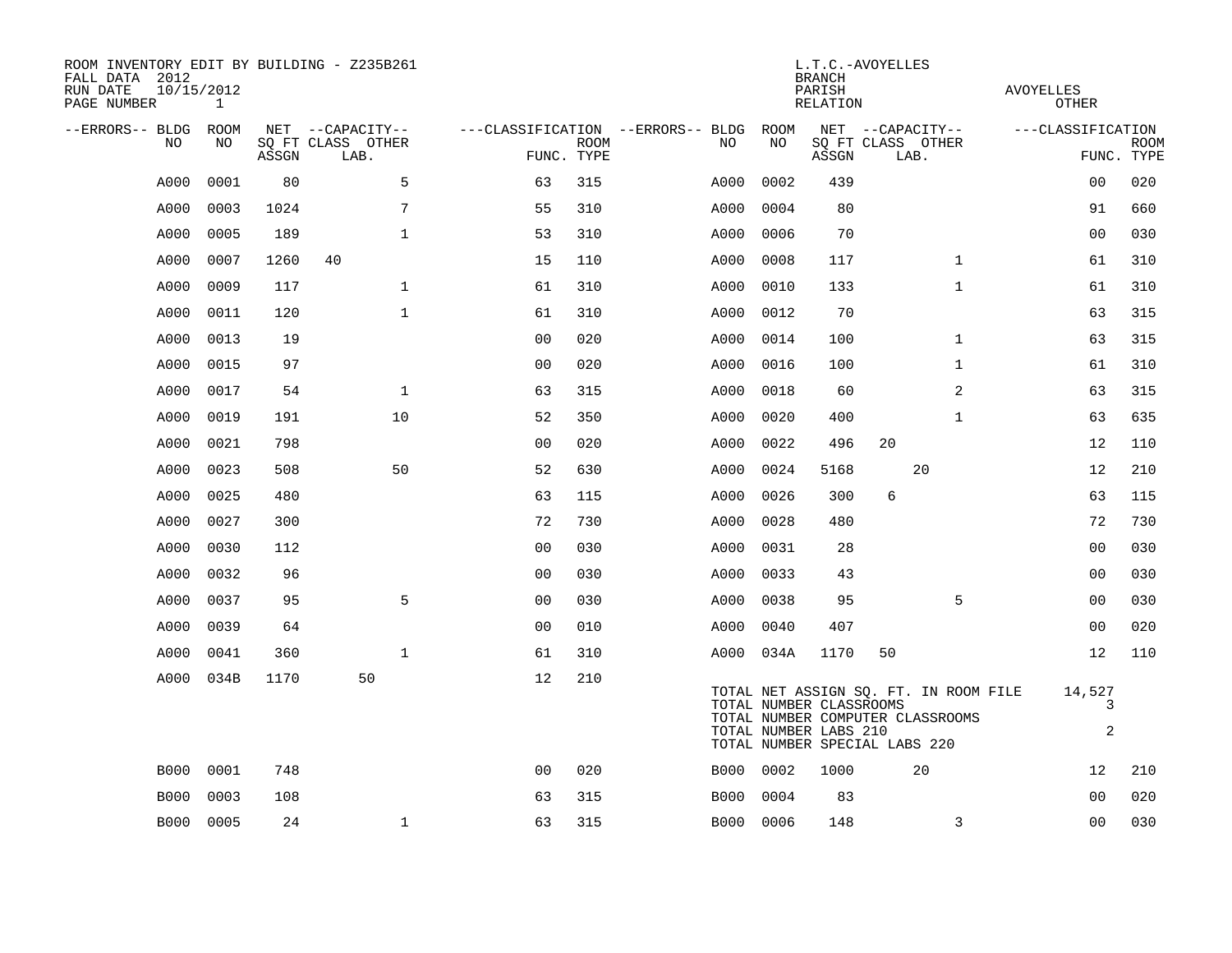| ROOM INVENTORY EDIT BY BUILDING - Z235B261<br>FALL DATA 2012<br>10/15/2012<br>RUN DATE<br>PAGE NUMBER | 2         |       |                                               |              |                |             |                                                                 |                                                               | <b>BRANCH</b><br>PARISH<br>RELATION | L.T.C.-AVOYELLES                                                                                           | AVOYELLES<br><b>OTHER</b>         |                           |
|-------------------------------------------------------------------------------------------------------|-----------|-------|-----------------------------------------------|--------------|----------------|-------------|-----------------------------------------------------------------|---------------------------------------------------------------|-------------------------------------|------------------------------------------------------------------------------------------------------------|-----------------------------------|---------------------------|
| --ERRORS-- BLDG ROOM<br>NO                                                                            | NO        | ASSGN | NET --CAPACITY--<br>SQ FT CLASS OTHER<br>LAB. |              | FUNC. TYPE     | <b>ROOM</b> | ---CLASSIFICATION --ERRORS-- BLDG ROOM NET --CAPACITY--<br>NO . | NO                                                            | ASSGN                               | SQ FT CLASS OTHER<br>LAB.                                                                                  | ---CLASSIFICATION                 | <b>ROOM</b><br>FUNC. TYPE |
| <b>B000</b>                                                                                           | 0007      | 15    |                                               |              | 63             | 315         | B000                                                            | 0008                                                          | 41                                  |                                                                                                            | 0 <sub>0</sub>                    | 010                       |
| <b>B000</b>                                                                                           | 0010      | 112   |                                               | $\mathbf{1}$ | 0 <sub>0</sub> | 030         | B000                                                            | 0011                                                          | 59                                  | $\mathbf{1}$                                                                                               | 0 <sub>0</sub>                    | 010                       |
| <b>B000</b>                                                                                           | 0012      | 42    |                                               |              | 0 <sub>0</sub> | 020         | B000                                                            | 0013                                                          | 32                                  |                                                                                                            | 00                                | 020                       |
| B000                                                                                                  | 0014      | 281   |                                               |              | 72             | 730         | B000                                                            | 0015                                                          | 440                                 | $\mathbf{1}$                                                                                               | 61                                | 310                       |
| <b>B000</b>                                                                                           | 0016      | 80    |                                               | $\mathbf{1}$ | 63             | 310         | B000                                                            | 0017                                                          | 814                                 | 20                                                                                                         | 12                                | 210                       |
| <b>B000</b>                                                                                           | 0018      | 594   | 18                                            |              | 12             | 210         | B000                                                            | 0020                                                          | 38                                  |                                                                                                            | 0 <sub>0</sub>                    | 030                       |
| <b>B000</b>                                                                                           | 0021      | 27    |                                               |              | 0 <sub>0</sub> | 010         | B000                                                            | 0022                                                          | 2737                                | 30                                                                                                         | 72                                | 730                       |
| <b>B000</b>                                                                                           | 0023      | 127   |                                               |              | 72             | 730         | B000                                                            | 0024                                                          | 140                                 |                                                                                                            | 63                                | 315                       |
| <b>B000</b>                                                                                           | 0026      | 312   | 20                                            |              | 12             | 110         |                                                                 | B000 0027                                                     | 140                                 |                                                                                                            | 63                                | 115                       |
| <b>B000</b>                                                                                           | 0029      | 2700  | 16                                            |              | 12             | 210         |                                                                 | B000 0030                                                     | 122                                 |                                                                                                            | 63                                | 115                       |
| <b>B000</b>                                                                                           | 0031      | 72    |                                               |              | 63             | 115         |                                                                 | B000 0032                                                     | 900                                 |                                                                                                            | 72                                | 730                       |
|                                                                                                       | B000 0033 | 248   |                                               |              | 72             | 730         |                                                                 | B000 0034<br>TOTAL NUMBER CLASSROOMS<br>TOTAL NUMBER LABS 210 | 150                                 | TOTAL NET ASSIGN SQ. FT. IN ROOM FILE<br>TOTAL NUMBER COMPUTER CLASSROOMS<br>TOTAL NUMBER SPECIAL LABS 220 | 72<br>11,004<br>$\mathbf{1}$<br>4 | 730                       |
| C000<br>9                                                                                             | 0001      | 437   | 6                                             |              | 12             | 110         |                                                                 | C000 0002                                                     | 56                                  | $\mathbf{1}$                                                                                               | 61                                | 310                       |
| C000                                                                                                  | 0003      | 49    |                                               |              | 63             | 115         |                                                                 | C000 0004                                                     | 130                                 |                                                                                                            | 63                                | 115                       |
| C000                                                                                                  | 0005      | 995   | 18                                            |              | 12             | 210         |                                                                 | C000 0006                                                     | 61                                  |                                                                                                            | 0 <sub>0</sub>                    | 020                       |
| C000                                                                                                  | 0007      | 154   |                                               |              | 63             | 115         |                                                                 | C000 0008                                                     | 466                                 |                                                                                                            | 72                                | 730                       |
| C000                                                                                                  | 0009      | 254   |                                               |              | 72             | 730         |                                                                 | C000 0011                                                     | 14                                  |                                                                                                            | 0 <sub>0</sub>                    | 030                       |
| C000                                                                                                  | 0012      | 55    |                                               | 2            | 0 <sub>0</sub> | 030         |                                                                 | C000 0013                                                     | 35                                  | $\mathbf{1}$                                                                                               | 00                                | 030                       |
|                                                                                                       | C000 0014 | 995   | 18                                            |              | 12             | 210         |                                                                 | TOTAL NUMBER CLASSROOMS<br>TOTAL NUMBER LABS 210              |                                     | TOTAL NET ASSIGN SQ. FT. IN ROOM FILE<br>TOTAL NUMBER COMPUTER CLASSROOMS<br>TOTAL NUMBER SPECIAL LABS 220 | 3,536<br>1<br>2                   |                           |
|                                                                                                       | D000 0001 | 120   |                                               |              | 72             | 725         |                                                                 |                                                               |                                     | TOTAL NET ASSIGN SO. FT. IN ROOM FILE                                                                      | 120                               |                           |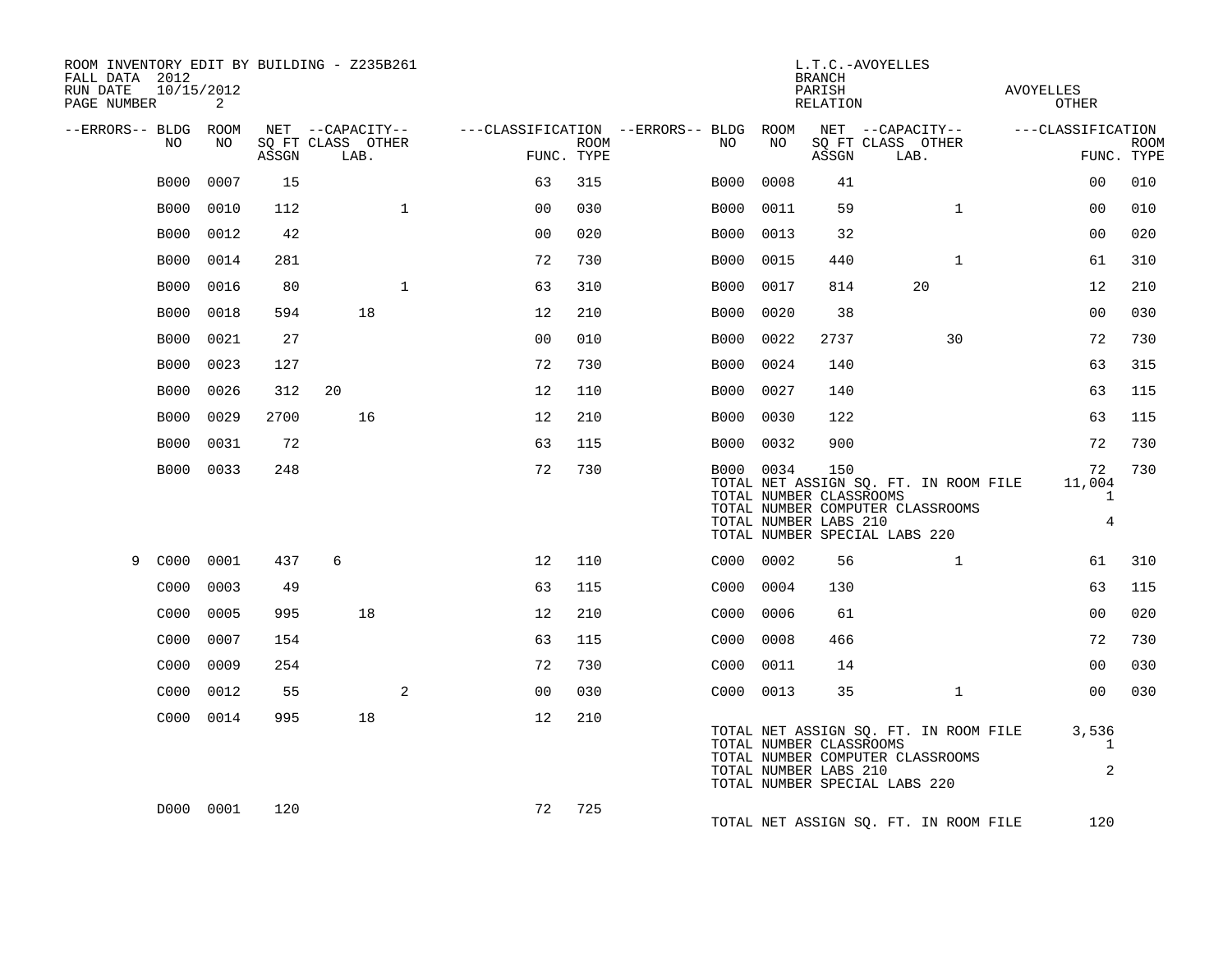| ROOM INVENTORY EDIT BY BUILDING - Z235B261<br>2012<br>FALL DATA<br>10/15/2012<br>RUN DATE<br>PAGE NUMBER | 3         |       |                                               |                                        |                           |    |           |                                                                                           | L.T.C.-AVOYELLES<br><b>BRANCH</b><br>PARISH<br>RELATION |      |                                                                           | AVOYELLES<br>OTHER |                           |
|----------------------------------------------------------------------------------------------------------|-----------|-------|-----------------------------------------------|----------------------------------------|---------------------------|----|-----------|-------------------------------------------------------------------------------------------|---------------------------------------------------------|------|---------------------------------------------------------------------------|--------------------|---------------------------|
| --ERRORS-- BLDG ROOM<br>NO.                                                                              | NO.       | ASSGN | NET --CAPACITY--<br>SO FT CLASS OTHER<br>LAB. | ---CLASSIFICATION --ERRORS-- BLDG ROOM | <b>ROOM</b><br>FUNC. TYPE |    | NO        | NO<br>TOTAL NUMBER CLASSROOMS<br>TOTAL NUMBER LABS 210<br>TOTAL NUMBER SPECIAL LABS 220   | SQ FT CLASS OTHER<br>ASSGN                              | LAB. | NET --CAPACITY--<br>TOTAL NUMBER COMPUTER CLASSROOMS                      | ---CLASSIFICATION  | <b>ROOM</b><br>FUNC. TYPE |
| E000                                                                                                     | 0001      | 177   | 2                                             | 61                                     | 310                       |    | E000 0002 |                                                                                           | 98                                                      |      |                                                                           | 63                 | 315                       |
| E000                                                                                                     | 0003      | 266   |                                               | 63                                     | 315                       | -9 | E000      | 0004<br>TOTAL NUMBER CLASSROOMS<br>TOTAL NUMBER LABS 210<br>TOTAL NUMBER SPECIAL LABS 220 | 744                                                     | 10   | TOTAL NET ASSIGN SQ. FT. IN ROOM FILE<br>TOTAL NUMBER COMPUTER CLASSROOMS | 12<br>1,285        | 110                       |
|                                                                                                          | F000 0001 | 185   |                                               | 72                                     | 725                       |    |           | TOTAL NUMBER CLASSROOMS<br>TOTAL NUMBER LABS 210<br>TOTAL NUMBER SPECIAL LABS 220         |                                                         |      | TOTAL NET ASSIGN SQ. FT. IN ROOM FILE<br>TOTAL NUMBER COMPUTER CLASSROOMS | 185                |                           |
| H000                                                                                                     | 0001      | 1350  |                                               | 63                                     | 315                       |    |           | TOTAL NUMBER CLASSROOMS<br>TOTAL NUMBER LABS 210<br>TOTAL NUMBER SPECIAL LABS 220         |                                                         |      | TOTAL NET ASSIGN SQ. FT. IN ROOM FILE<br>TOTAL NUMBER COMPUTER CLASSROOMS | 1,350              |                           |